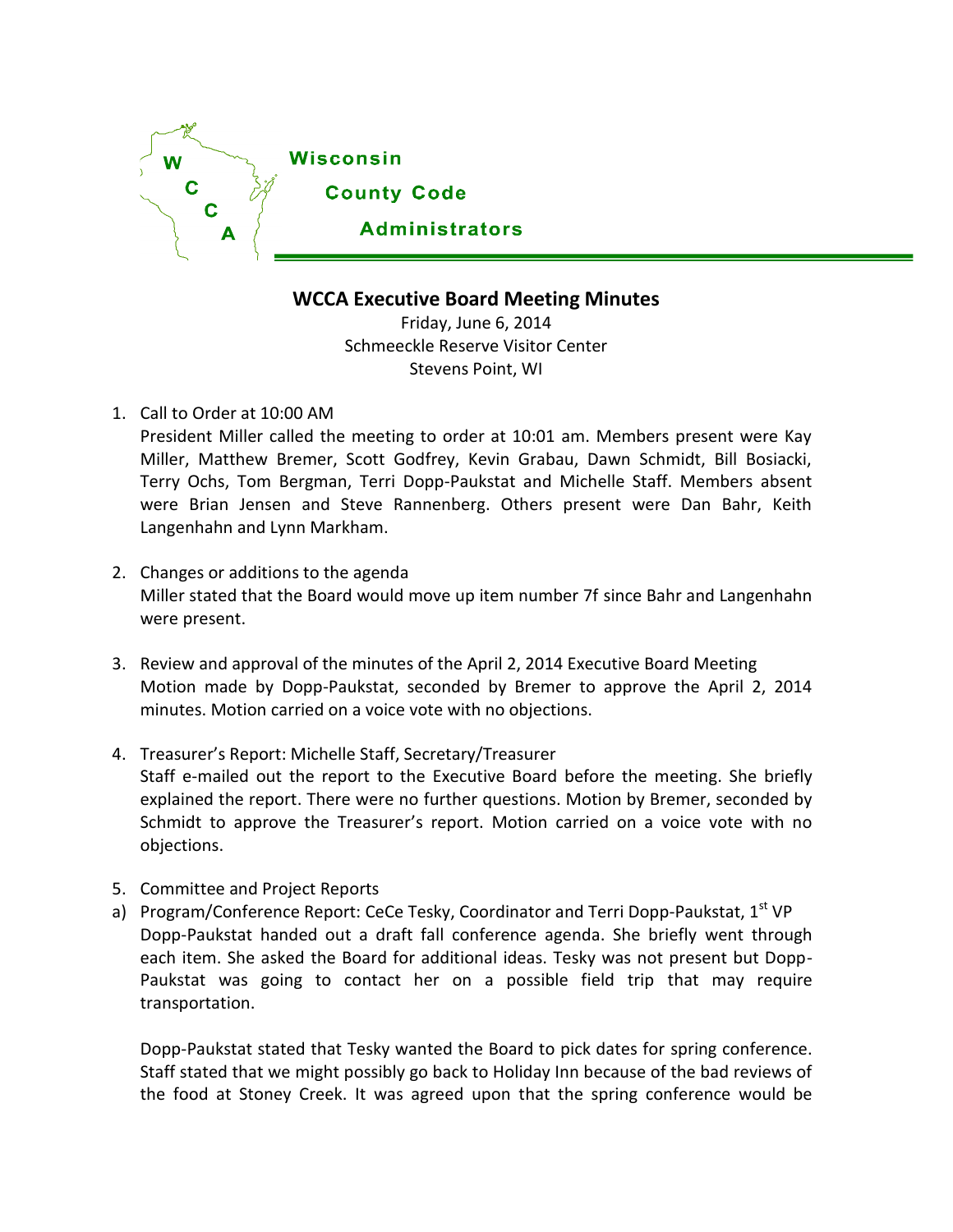March 26 & 27, 2015 at Holiday Inn. Godfrey and Tesky will check into the dates and location.

- b) Webpage/Decoder Coordinator Report: Dusty Grant, Coordinator Grant was not present but it was noted that Grant re-did the web page.
- c) Legislation/Education Committee Report: Terry Ochs, 2nd VP

Staff commented that WCCA should contact the Towns' Association on AB661. Bahr stated that he had a meeting with Rick Stadelman from the Towns' Association about this issue and reported to the Board the conversation he had with Stadelman. Bahr stated that Stadelman was going to send him a proposal and he would send it to the Executive Board for comments. Miller suggested that the organization should be focusing on further defining "comprehensive revision."

- d) NR 115 Advisory Committee Report Tom Onofrey Ochs stated that he attended the Senate public hearing for NR115 and explained what transpired. Miller called Heidi Kennedy from the DNR and she explained to Miller the process for the NR115 revision. Bahr added explanation on this rule-making process. May 31, 2016 is the deadline for counties to implement the rule. Miller explained DNR employee changes. Onfrey stated that there isn't a Shoreland Specialist in Rhinelander.
- e) Outreach Committee Report Scott Godfrey Godfrey passed out a copy of notes from the last meeting with WLWCA . There aren't

any plans at this time to meet again, but Godfrey stated that he would be willing to contact them if the Board so wishes. There was a brief discussion about department mergers. Staff suggested that we have a presentation at conference from WLWCA.

- f) Shoreland/Wetland Zoning Ad Hoc Committee Report Kay Miller and Dan Bowers Miller stated that Magera from WWA will be setting up additional training.
- g) Other Standing Committee or Ad Hoc Committee Reports Staff asked the district reps to please inform her of any retirements. She also indicated that we will have a professional of the year award in the fall.
- h) Agency reports: WCA, DNR, DATCP, CLUE, WWA, etc.

Markham was present and stated that she is organizing a training for new zoning employees either before the fall conference or during the fall conference. She had a list of questions that the Board answered. It was agreed upon that no more than 15 people could attend. Miller asked Markham to note who attended the Wednesday morning section and to report back to the membership at Friday agencies' update. It was agreed upon that only persons with 5 years' experience or less can attend. WCCA will provide the lunch for the attendees. There will be registration required but it will be free until a registrant does not show up. There will be a \$20 charge for those who register but do not attend. Markham stated that some of the topics to cover are Zoning 101, shoreland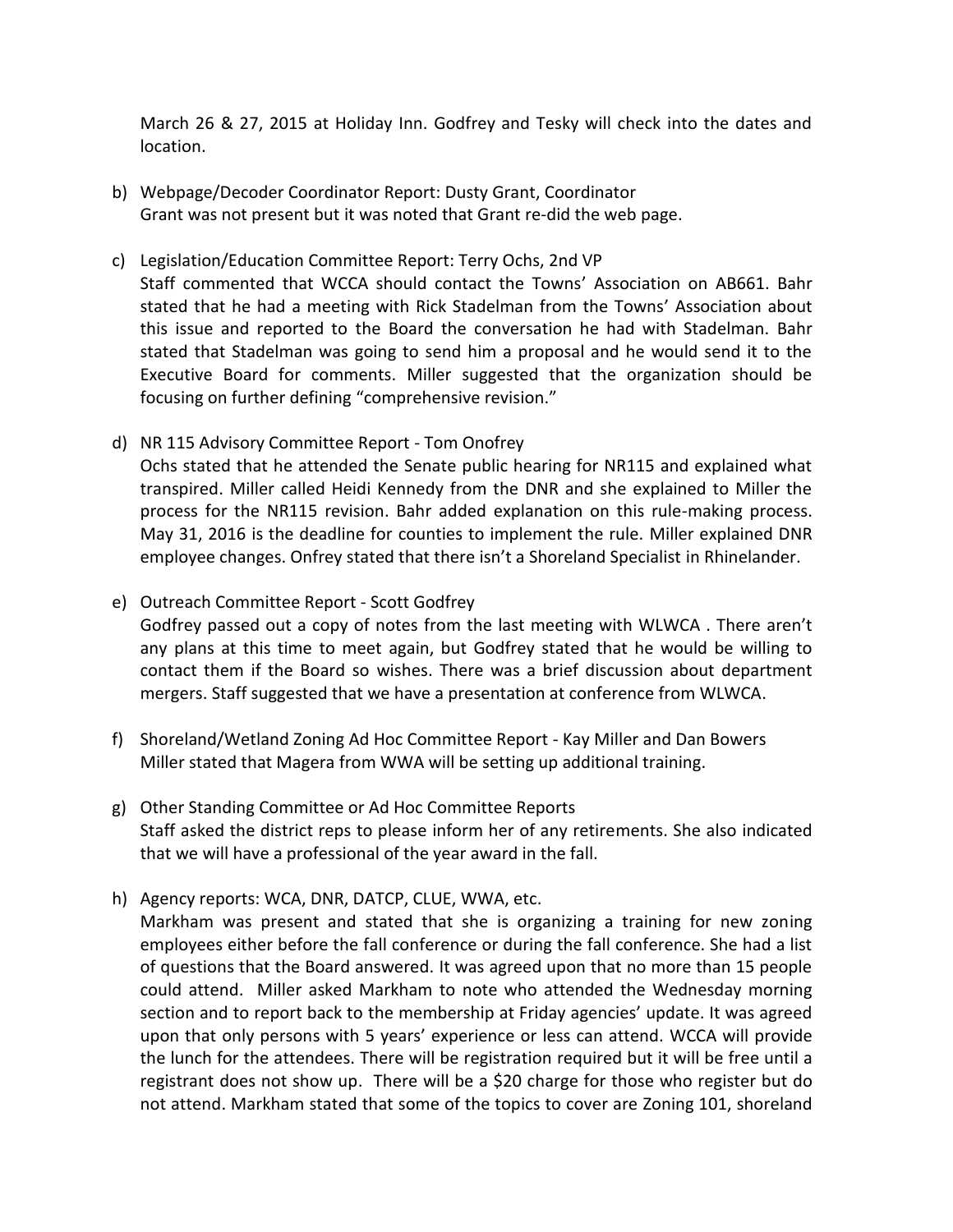zoning, CU & variances, floodplain zoning, etc. There was discussion on several different topics that could be covered. WCCA should have a list of mentors for these subjects in case there are future questions on these topics.

- 6. Old Business None
- 7. New Business
- a) Waters of the US definition/meaning Rebecca Graser & Heidi Kennedy Miller asked Army Corp and DNR to come to the Executive Board meeting but there's been a directive from the National Army Corps that allows only the EPA to talk about this issue. When Miller talked to Kennedy on this issue, it appeared that this new definition does not affect Wisconsin because we already have state regulations for wetlands. What happened was that there are now exemptions to the Clean Water Act and Wisconsin Section 404 on agricultural use. This does not affect county zoning or shoreland zoning ordinances.
- b) Career Enhancement Training ad hoc committee. Miller, Bergman and Bosiacki need to meet to talk about the details and bring a proposal back to the Executive Board. They will talk about it for the August meeting and bring it to the business meeting in October.
- c) Conference Coordinator Position Godfrey is the applicant for the Conference Coordinator Position. At our annual meeting the Executive Board will need to approve the application.
- d) Future conference discussion items Tesky e-mailed out the spring evaluations. Miller asked the Board if they have any suggestions for future conferences. There was a discussion on the pros and cons of past conferences. Godfrey stated that his district would like to have both spring and fall conference in a central location because some counties can only go in the fall. It was noted that many members are using the survey monkey for conference evaluations.
- e) POWTS Council & Lack of standards for POWTS frost protection Godfrey stated that at his district meeting there was some concern about there not being standards for proper POWTS frost protection. Bosiacki stated that there are standards in the code and will e-mail Godfrey the regulations on this issue.
- f) WCA Policy Items -Legislative Reaction/Protocol Miller would like to have a protocol on how WCCA reacts to legislation. Miller asked Bahr to explain SB632 (related to mining) this session. Bahr explained the legislation process, lobbying and his goal to maximize his effectiveness on legislation. Bahr stated that legislation does not happen in a vacuum and there is a lot of background